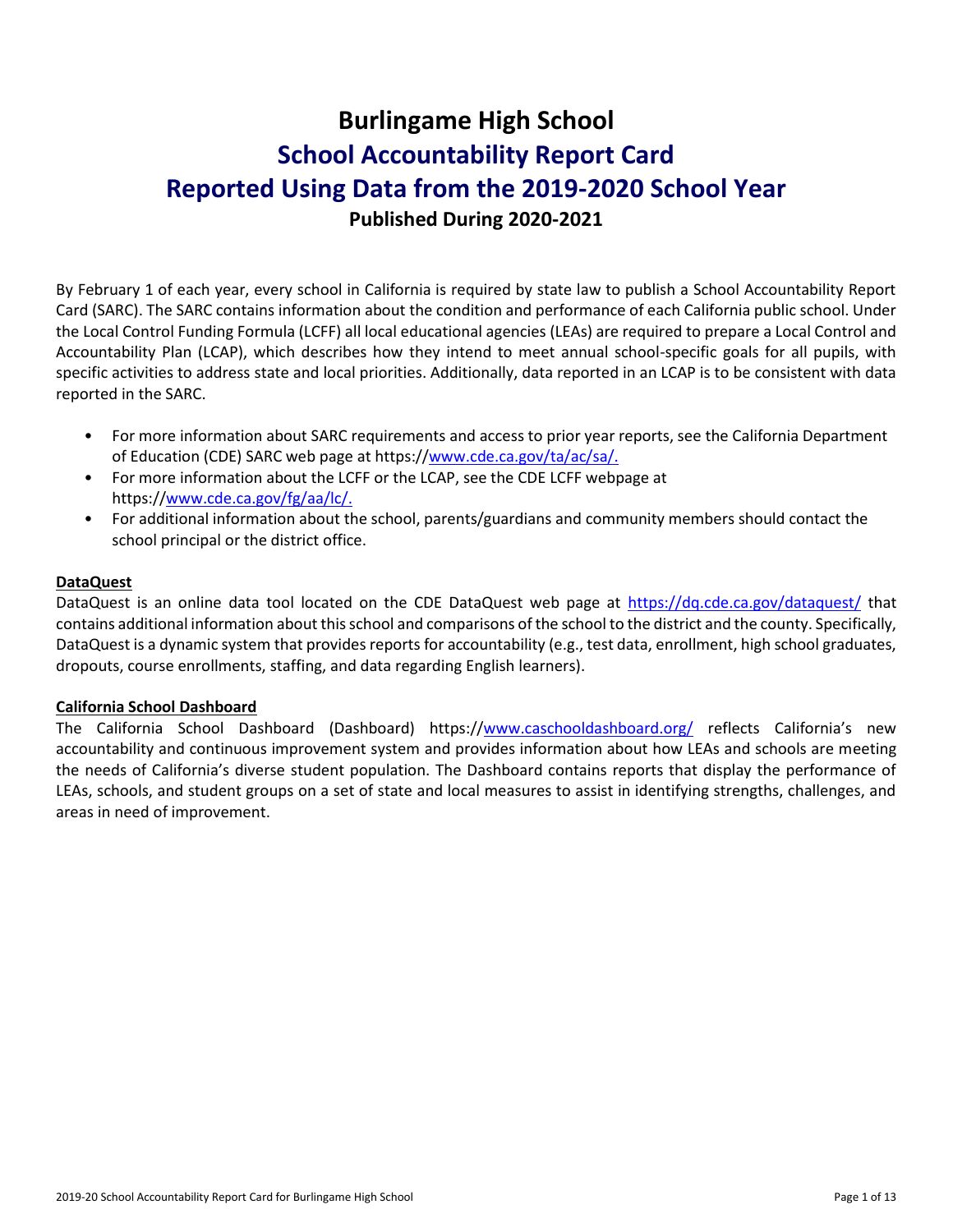# **About This School**

#### **School Contact Information (School Year 2020-2021)**

| <b>Entity</b>                            | <b>Contact Information</b>    |
|------------------------------------------|-------------------------------|
| <b>School Name</b>                       | Burlingame High School        |
| <b>Street</b>                            | 1 Mangini Way                 |
| City, State, Zip                         | Burlingame, CA 94010          |
| <b>Phone Number</b>                      | 650.588.2800                  |
| Principal                                | Paul Belzer                   |
| <b>Email Address</b>                     | pbelzer@smuhsd.org            |
| Website                                  | www.smuhsd.org/burlingamehigh |
| <b>County-District-School (CDS) Code</b> | 41 69047 4130472              |

#### **District Contact Information (School Year 2020-2021)**

| <b>Entity</b>        | <b>Contact Information</b>           |
|----------------------|--------------------------------------|
| <b>District Name</b> | San Mateo Union High School District |
| Phone Number         | $(650) 558 - 2201$                   |
| Superintendent       | Kevin Skelly                         |
| <b>Email Address</b> | kskelly@smuhsd.org                   |
| Website              | www.smuhsd.org                       |

### **School Description and Mission Statement (School Year 2020-2021)**

Burlingame High School (BHS) is dedicated to the preparation of academically and socially responsible students, and its mission to build a connected community among all stakeholders. The vision statement, also known as the "Panther Promise," was refined during the 2017-2018 school year and states: "Burlingame High School will develop in all students the skills, knowledge, and mindset that will prepare them to meet the challenges of college, the demands of career, and the responsibilities of community membership." A qualified and talented staff plus strong community support help provide our students with a high quality education. Our school staff is dedicated to meeting the needs of all of our students. We offer a comprehensive and challenging academic program and many extracurricular activities. BHS was recognized as a 2007 California Distinguished School. Burlingame High School placed in the 2016 notable national and state rankings. Two well-respected organizations, US News & World Report and Niche, conducted independent, comprehensive ranking methodology and placed BHS above the other schools in our district. We are a Jefferson Award school, a national recognition for our outstanding community service program. Graduates in the Class of 2019 self-reported that 95% were planning on attending college immediately following their high school graduation. Through generous parent and community support, we have been able to fund school classroom programs and technology resources, an after school academic center, a service learning program, and a career exploration program for students. The school also completed the construction of a new pool facility used by both BHS students and the larger Burlingame community. Thanks to a bond measure passed in Spring 2020, BHS will undergo additional modernizations in the coming years.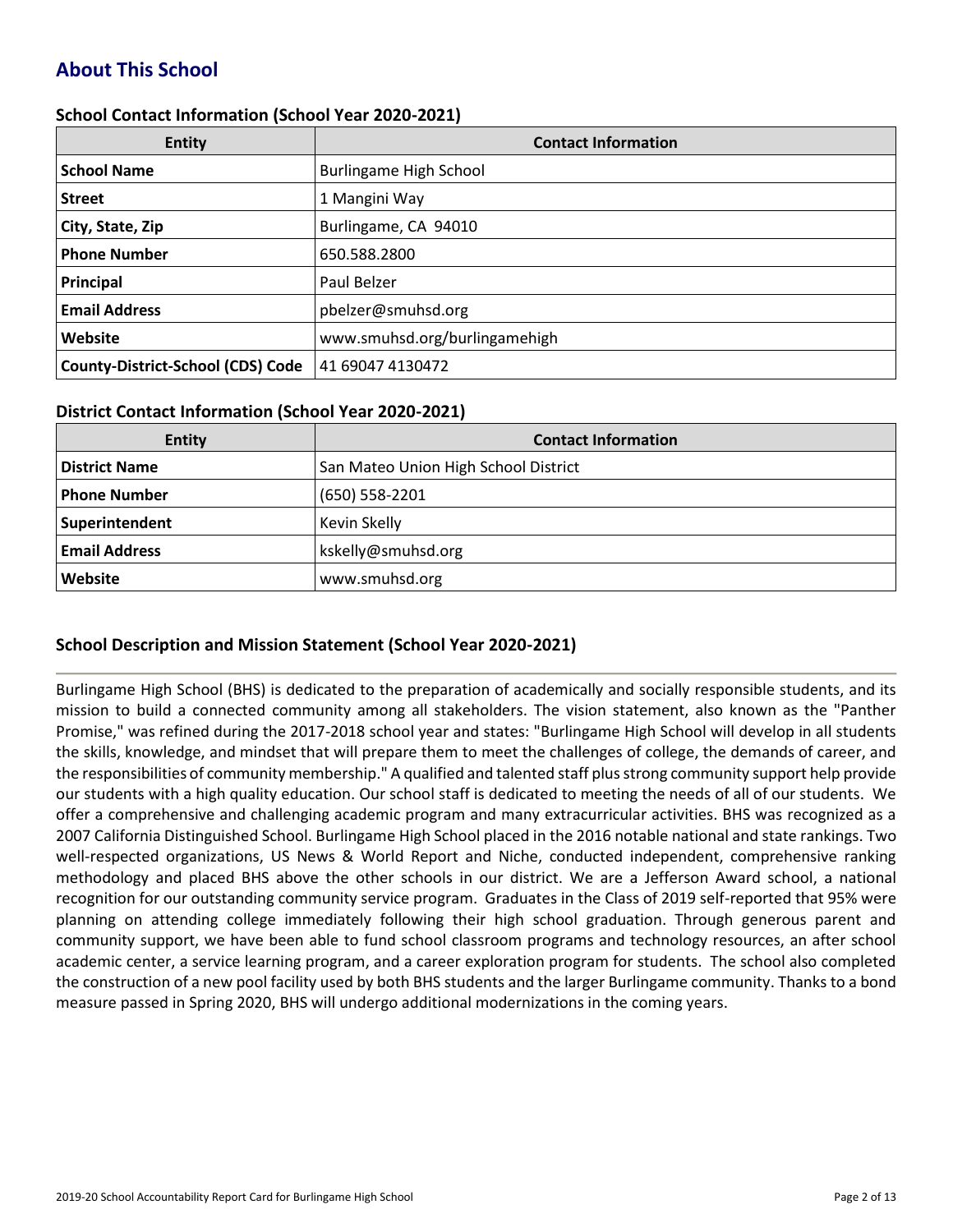## **Student Enrollment by Grade Level (School Year 2019-2020)**

| <b>Grade Level</b>      | <b>Number of Students</b> |
|-------------------------|---------------------------|
| Grade 1                 | 1                         |
| Grade 9                 | 379                       |
| Grade 10                | 398                       |
| Grade 11                | 363                       |
| Grade 12                | 387                       |
| <b>Total Enrollment</b> | 1,528                     |

#### **Student Enrollment by Student Group (School Year 2019-2020)**

| <b>Student Group</b>                       | <b>Percent of Total Enrollment</b> |
|--------------------------------------------|------------------------------------|
| <b>Black or African American</b>           | 0.8                                |
| American Indian or Alaska Native           | 0.3                                |
| Asian                                      | 19.8                               |
| <b>Filipino</b>                            | 3.7                                |
| <b>Hispanic or Latino</b>                  | 18.8                               |
| <b>Native Hawaiian or Pacific Islander</b> | 0.3                                |
| White                                      | 0.7                                |
| <b>Two or More Races</b>                   | 4.2                                |
| <b>Socioeconomically Disadvantaged</b>     | 11.8                               |
| <b>English Learners</b>                    | 2.4                                |
| <b>Students with Disabilities</b>          | 13.4                               |
| <b>Homeless</b>                            | 0.2                                |

# **A. Conditions of Learning**

#### **State Priority: Basic**

The SARC provides the following information relevant to the State priority: Basic (Priority 1):

- Degree to which teachers are appropriately assigned and fully credentialed in the subject area and for the pupils they are teaching;
- Pupils have access to standards-aligned instructional materials; and
- School facilities are maintained in good repair

#### **Teacher Credentials**

| <b>Teachers</b>                                                    |    | <b>School</b><br>2019-20 | <b>School</b><br>2020-21 | <b>District</b><br>2020-21 |
|--------------------------------------------------------------------|----|--------------------------|--------------------------|----------------------------|
| With Full Credential                                               | 78 | 75                       | 73                       | 541                        |
| <b>Without Full Credential</b>                                     |    |                          |                          |                            |
| Teaching Outside Subject Area of Competence (with full credential) |    |                          | 0                        |                            |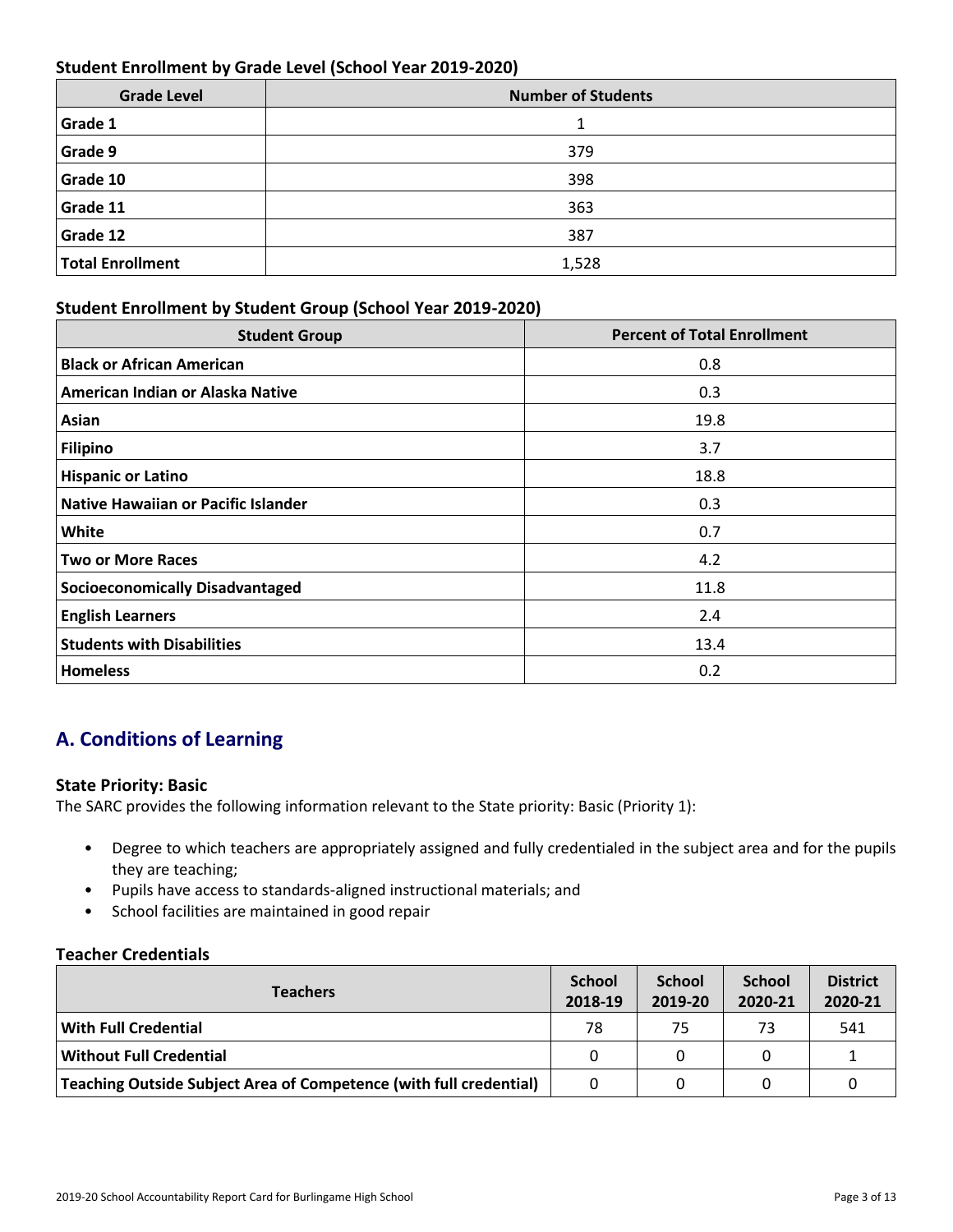### **Teacher Misassignments and Vacant Teacher Positions**

| <b>Indicator</b>                               | 2018-19 | 2019-20 | 2020-21 |
|------------------------------------------------|---------|---------|---------|
| Misassignments of Teachers of English Learners |         |         |         |
| Total Teacher Misassignments*                  |         |         |         |
| Vacant Teacher Positions                       |         |         |         |

Note: "Misassignments" refers to the number of positions filled by teachers who lack legal authorization to teach that grade level, subject area, student group, etc. \*Total Teacher Misassignments includes the number of Misassignments of Teachers of English Learners.

## **Quality, Currency, Availability of Textbooks and Other Instructional Materials (School Year 2020-2021)**

#### **Year and month in which data were collected:** 09/2020

All instructional materials used are selected from district adopted materials which are aligned with state standards.

| <b>Subject</b>                                                        | <b>Textbooks and Other Instructional</b><br><b>Materials/year of Adoption</b> | <b>From Most</b><br>Recent<br><b>Adoption?</b> | <b>Percent Students</b><br><b>Lacking Own</b><br><b>Assigned Copy</b> |
|-----------------------------------------------------------------------|-------------------------------------------------------------------------------|------------------------------------------------|-----------------------------------------------------------------------|
| <b>Reading/Language Arts</b>                                          | <b>Current and Meet State and Local</b><br>Standards/2015                     | Yes                                            | 0                                                                     |
| <b>Mathematics</b>                                                    | <b>Current and Meets Local Standards:</b><br>Springboard Math Program/2017    | Yes.                                           | 0                                                                     |
| <b>Science</b>                                                        | Current and Meet State and Local Standards                                    | Yes                                            | 0                                                                     |
| <b>History-Social Science</b>                                         | Current and Meet State and Local Standards                                    | Yes.                                           | 0                                                                     |
| <b>Foreign Language</b>                                               | Current and Meet State and Local Standards                                    | Yes                                            | 0                                                                     |
| <b>Health</b>                                                         | Current and Meet State and Local<br>Standards/2016                            | Yes.                                           | 0                                                                     |
| <b>Visual and Performing Arts</b>                                     | <b>Current and Meet State and Local Standards</b>                             | Yes                                            | 0                                                                     |
| <b>Science Laboratory Equipment</b><br>$\left($ grades 9-12 $\right)$ | Current and Meet State and Local Standards                                    | Yes                                            | 0                                                                     |

Note: Cells with N/A values do not require data.

#### **School Facility Conditions and Planned Improvements**

The San Mateo Union High School District passed three school modernization bonds from 2002-2010 which allowed the District to modernize facilities across the District. In Fall of 2004, BHS opened a brand-new library building and modernized math, science, and music classroom buildings. These state-of-the-art facilities feature exteriors consistent with the historic look of our main classroom building. The main building housing the administrative and Counseling offices, English, Social Science and World Language Departments was modernized with enlarged classrooms and updated interiors. A districtwide bond measure, Measure D, provided most of the funding for this project.

A second bond measure, Measure M, passed in 2006, and Burlingame High School added a Technology Arts Building and renovated the gym, theater and cafeteria. The F Building was demolished in December 2013. In its place, a new, stateof-the-art building complete with spaces designated for a culinary arts program and the special education program was opened in January 2016. Stadium bleachers were also renovated during 2014-15 school year. Stadium lights and a new sound system were installed in July 2018, as well as three additional permanent classroom spaces. A brand new pool facility opened in January 2020 that will be used by both students and the larger community. This project is the result of a partnership between the City of Burlingame and San Mateo Union High School District. A new bond measure was passed in Spring 2020, and this will allow for continued upgrades to campus infrastructure as well as modernization buildings.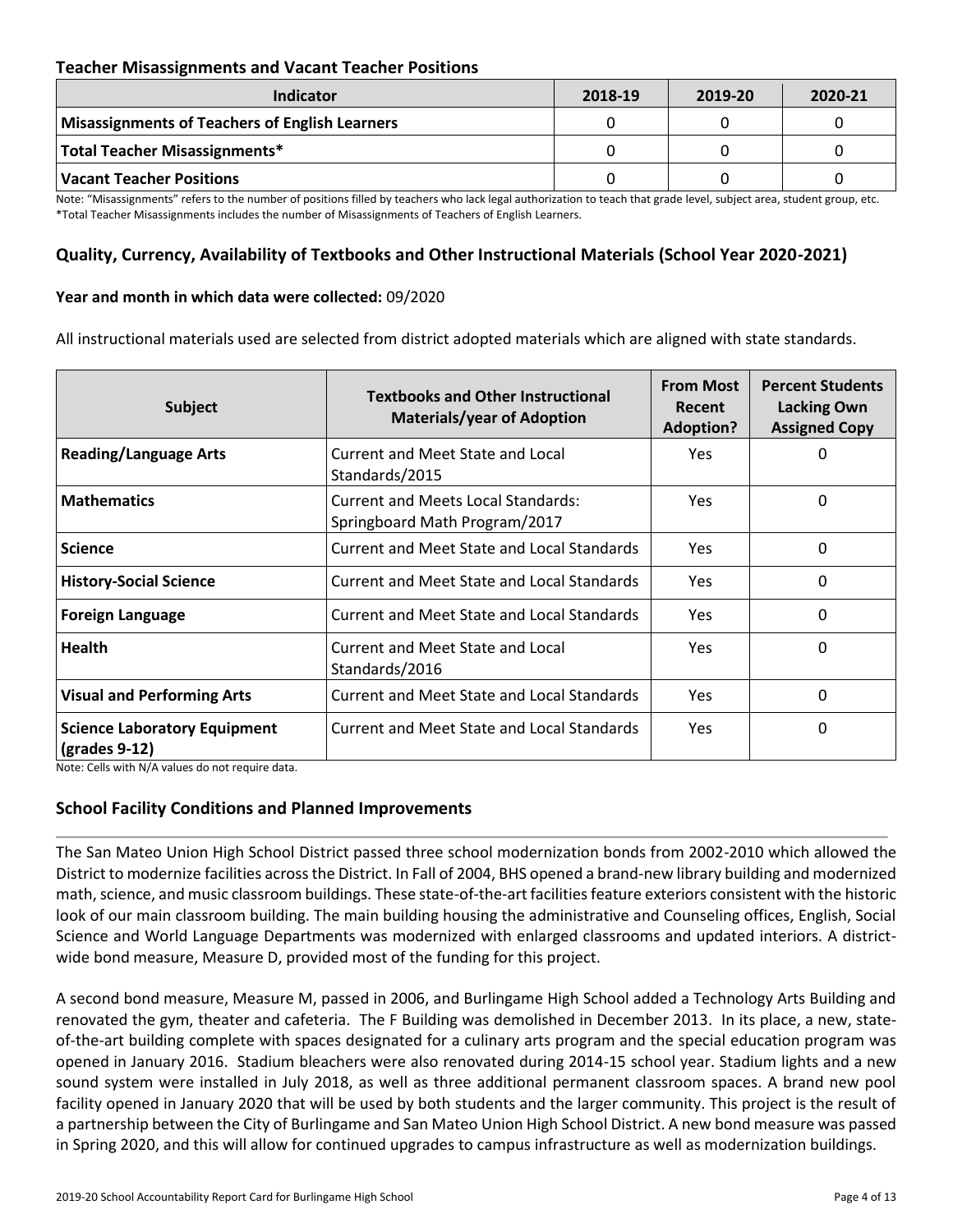BHS takes pride in maintaining and improving our beautiful campus and facilities under the direction of our facilities manager and maintenance crew. The custodial staff corrects physical conditions that could lead to accidental harm promptly to ensure student and staff safety. [School Facility Conditions Evaluation completed Fall 2020]

### **School Facility Good Repair Status**

Using the **most recently collected** FIT data (or equivalent), provide the following:

- Determination of repair status for systems listed
- Description of any needed maintenance to ensure good repair
- The year and month in which the data were collected
- The rate for each system inspected
- The overall rating

#### **Year and month of the most recent FIT report:** 12/1/2020

| <b>System Inspected</b>                                                              | <b>Rating</b> | <b>Repair Needed and Action Taken or Planned</b> |
|--------------------------------------------------------------------------------------|---------------|--------------------------------------------------|
| Systems: Gas Leaks,<br><b>Mechanical/HVAC, Sewer</b>                                 | Good          | N/A                                              |
| <b>Interior: Interior Surfaces</b>                                                   | Good          | N/A                                              |
| <b>Cleanliness: Overall Cleanliness,</b><br>Pest/Vermin Infestation                  | Good          | N/A                                              |
| <b>Electrical: Electrical</b>                                                        | Good          | N/A                                              |
| <b>Restrooms/Fountains: Restrooms,</b><br>Sinks/Fountains                            | Good          | N/A                                              |
| <b>Safety: Fire Safety, Hazardous</b><br><b>Materials</b>                            | Good          | N/A                                              |
| <b>Structural: Structural Damage,</b><br><b>Roofs</b>                                | Good          | N/A                                              |
| <b>External: Playground/School</b><br>Grounds, Windows/<br><b>Doors/Gates/Fences</b> | Good          | N/A                                              |
| <b>Overall Rating</b>                                                                | Exemplary     |                                                  |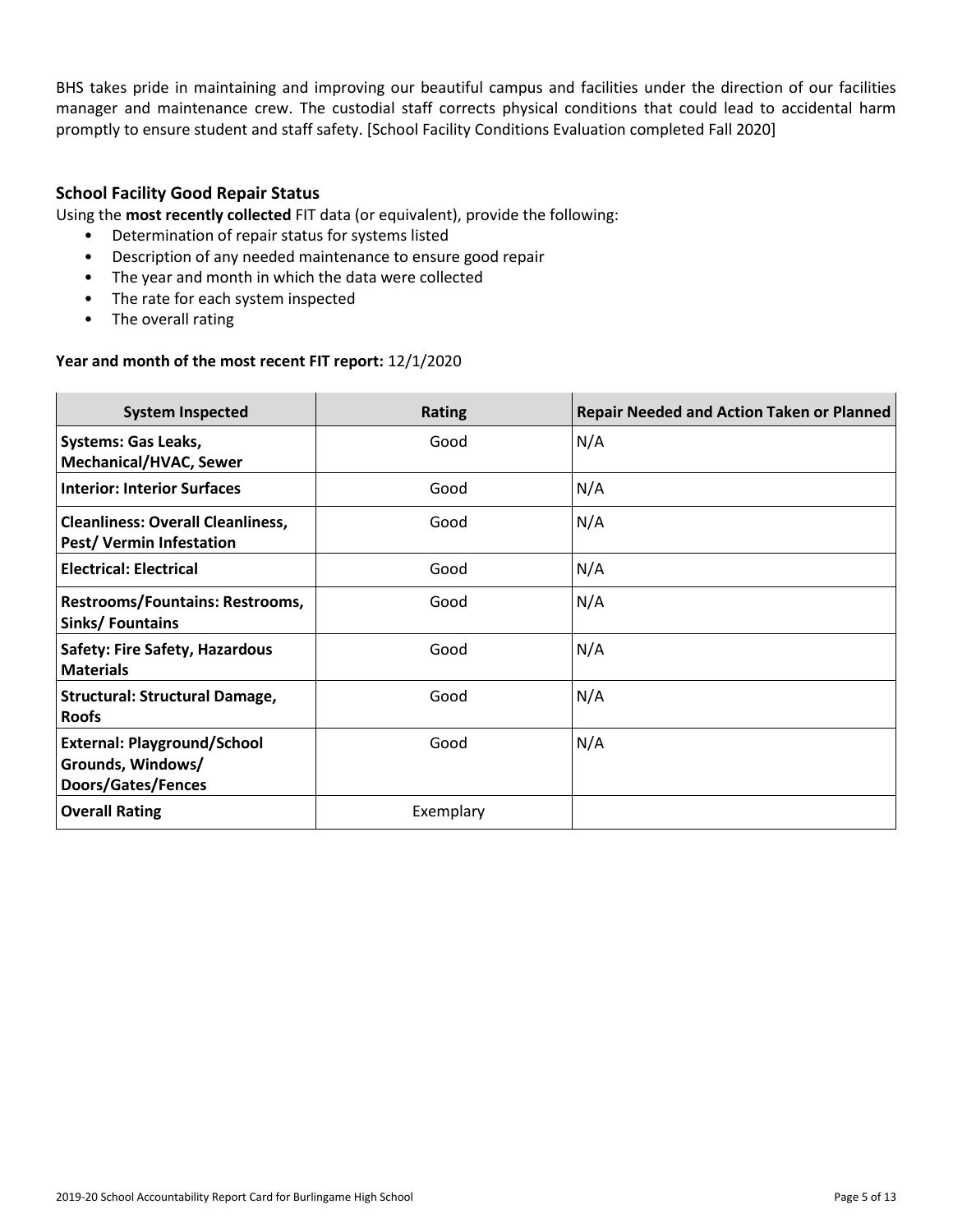## **B. Pupil Outcomes**

## **State Priority: Pupil Achievement**

The SARC provides the following information relevant to the State priority: Pupil Achievement (Priority 4):

- **Statewide assessments** (i.e., California Assessment of Student Performance and Progress [CAASPP] System, which includes the Smarter Balanced Summative Assessments for students in the general education population and the California Alternate Assessments [CAAs] for English language arts/literacy [ELA] and mathematics given in grades three through eight and grade eleven. Only eligible students may participate in the administration of the CAAs. CAAs items are aligned with alternate achievement standards, which are linked with the Common Core State Standards [CCSS] for students with the most significant cognitive disabilities); and
- The percentage of students who have successfully completed courses that satisfy the requirements for entrance to the University of California and the California State University, or career technical education sequences or programs of study.

# **CAASPP Test Results in ELA and Mathematics for All Students**

## **Grades Three through Eight and Grade Eleven**

#### **Percentage of Students Meeting or Exceeding the State Standard**

| Subject                                                              | <b>School</b><br>2018-19 | <b>School</b><br>2019-20 | <b>District</b><br>2018-19 | <b>District</b><br>2019-20 | <b>State</b><br>2018-19 | <b>State</b><br>2019-20 |
|----------------------------------------------------------------------|--------------------------|--------------------------|----------------------------|----------------------------|-------------------------|-------------------------|
| <b>English Language Arts/Literacy</b><br>$\vert$ (grades 3-8 and 11) | 79                       | N/A                      | 70                         | N/A                        | 50                      | N/A                     |
| <b>Mathematics</b><br>$\sqrt{\frac{1}{2}}$ (grades 3-8 and 11)       | 59                       | N/A                      | 50                         | N/A                        | 39                      | N/A                     |

Note: Cells with N/A values do not require data.

Note: The 2019-2020 data are not available. Due to the COVID-19 pandemic, Executive Order N-30-20 was issued which waived the requirement for statewide testing for the 2019-2020 school year.

Note: Percentages are not calculated when the number of students tested is ten or less, either because the number of students in this category is too small for statistical accuracy or to protect student privacy.

Note: ELA and mathematics test results include the Smarter Balanced Summative Assessment and the CAA. The "Percent Met or Exceeded" is calculated by taking the total number of students who met or exceeded the standard on the Smarter Balanced Summative Assessment plus the total number of students who met the standard (i.e., achieved Level 3-Alternate) on the CAAs divided by the total number of students who participated in both assessments.

### **CAASPP Test Results in ELA by Student Group Grades Three through Eight and Grade Eleven (School Year 2019-2020)**

| <b>Student Group</b>                | <b>Total</b><br><b>Enrollment</b> | <b>Number</b><br><b>Tested</b> | Percent<br><b>Tested</b> | Percent<br><b>Not</b><br><b>Tested</b> | Percent<br>Met or<br><b>Exceeded</b> |
|-------------------------------------|-----------------------------------|--------------------------------|--------------------------|----------------------------------------|--------------------------------------|
| <b>All Students</b>                 | N/A                               | N/A                            | N/A                      | N/A                                    | N/A                                  |
| <b>Male</b>                         | N/A                               | N/A                            | N/A                      | N/A                                    | N/A                                  |
| Female                              | N/A                               | N/A                            | N/A                      | N/A                                    | N/A                                  |
| <b>Black or African American</b>    | N/A                               | N/A                            | N/A                      | N/A                                    | N/A                                  |
| American Indian or Alaska Native    | N/A                               | N/A                            | N/A                      | N/A                                    | N/A                                  |
| Asian                               | N/A                               | N/A                            | N/A                      | N/A                                    | N/A                                  |
| <b>Filipino</b>                     | N/A                               | N/A                            | N/A                      | N/A                                    | N/A                                  |
| <b>Hispanic or Latino</b>           | N/A                               | N/A                            | N/A                      | N/A                                    | N/A                                  |
| Native Hawaiian or Pacific Islander | N/A                               | N/A                            | N/A                      | N/A                                    | N/A                                  |
| White                               | N/A                               | N/A                            | N/A                      | N/A                                    | N/A                                  |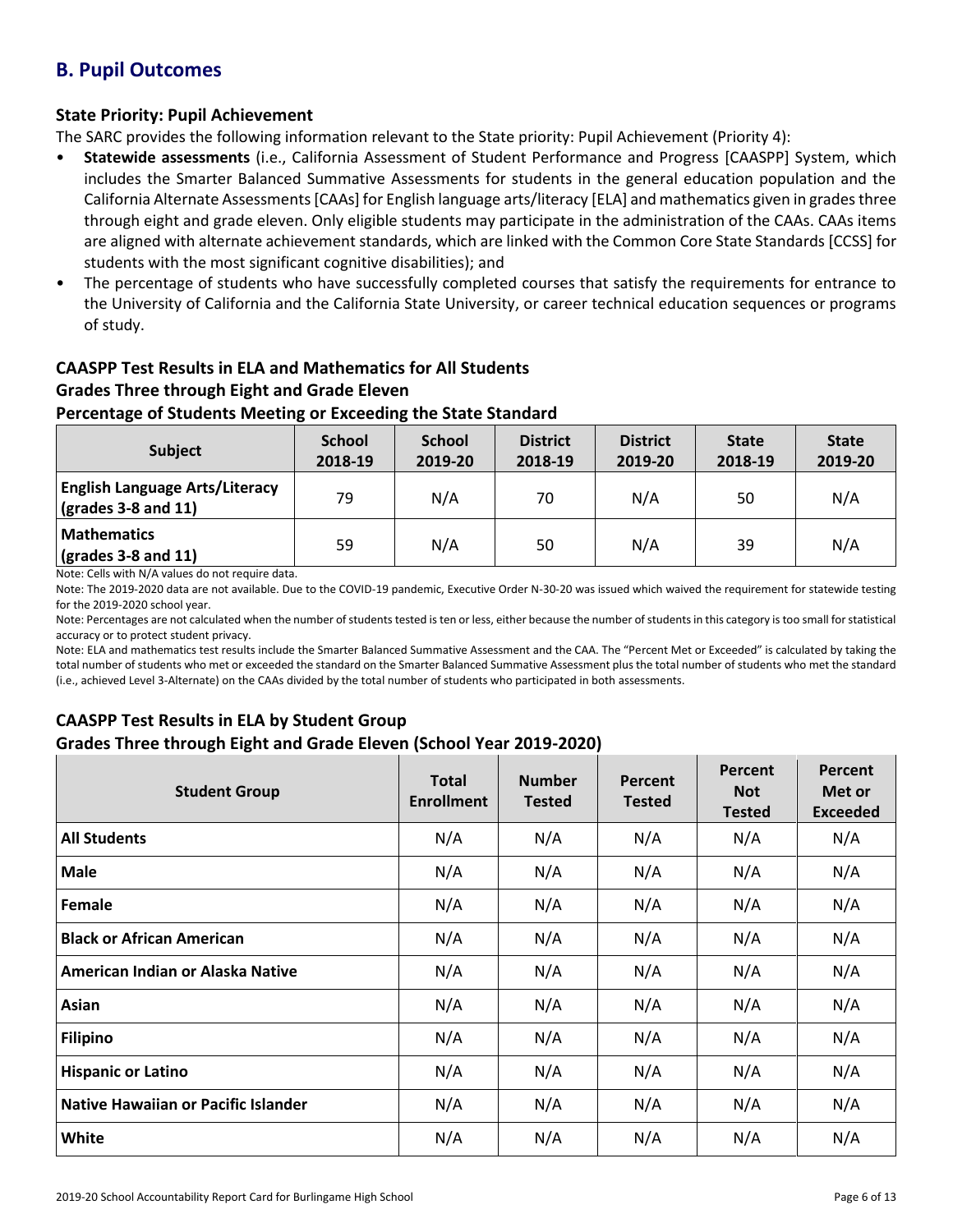| <b>Student Group</b>                                 | <b>Total</b><br><b>Enrollment</b> | <b>Number</b><br><b>Tested</b> | Percent<br><b>Tested</b> | Percent<br><b>Not</b><br><b>Tested</b> | Percent<br>Met or<br><b>Exceeded</b> |
|------------------------------------------------------|-----------------------------------|--------------------------------|--------------------------|----------------------------------------|--------------------------------------|
| <b>Two or More Races</b>                             | N/A                               | N/A                            | N/A                      | N/A                                    | N/A                                  |
| <b>Socioeconomically Disadvantaged</b>               | N/A                               | N/A                            | N/A                      | N/A                                    | N/A                                  |
| <b>English Learners</b>                              | N/A                               | N/A                            | N/A                      | N/A                                    | N/A                                  |
| <b>Students with Disabilities</b>                    | N/A                               | N/A                            | N/A                      | N/A                                    | N/A                                  |
| <b>Students Receiving Migrant Education Services</b> | N/A                               | N/A                            | N/A                      | N/A                                    | N/A                                  |
| <b>Foster Youth</b>                                  | N/A                               | N/A                            | N/A                      | N/A                                    | N/A                                  |
| <b>Homeless</b>                                      | N/A                               | N/A                            | N/A                      | N/A                                    | N/A                                  |

Note: Cells with N/A values do not require data.

Note: The 2019-2020 data are not available. Due to the COVID-19 pandemic, Executive Order N-30-20 was issued which waived the requirement for statewide testing for the 2019-2020 school year.

## **CAASPP Test Results in Mathematics by Student Group Grades Three through Eight and Grade Eleven (School Year 2019-2020)**

| <b>Student Group</b>                                 | <b>Total</b><br><b>Enrollment</b> | <b>Number</b><br><b>Tested</b> | Percent<br><b>Tested</b> | Percent<br><b>Not</b><br><b>Tested</b> | Percent<br>Met or<br><b>Exceeded</b> |
|------------------------------------------------------|-----------------------------------|--------------------------------|--------------------------|----------------------------------------|--------------------------------------|
| <b>All Students</b>                                  | N/A                               | N/A                            | N/A                      | N/A                                    | N/A                                  |
| <b>Male</b>                                          | N/A                               | N/A                            | N/A                      | N/A                                    | N/A                                  |
| Female                                               | N/A                               | N/A                            | N/A                      | N/A                                    | N/A                                  |
| <b>Black or African American</b>                     | N/A                               | N/A                            | N/A                      | N/A                                    | N/A                                  |
| American Indian or Alaska Native                     | N/A                               | N/A                            | N/A                      | N/A                                    | N/A                                  |
| Asian                                                | N/A                               | N/A                            | N/A                      | N/A                                    | N/A                                  |
| <b>Filipino</b>                                      | N/A                               | N/A                            | N/A                      | N/A                                    | N/A                                  |
| <b>Hispanic or Latino</b>                            | N/A                               | N/A                            | N/A                      | N/A                                    | N/A                                  |
| <b>Native Hawaiian or Pacific Islander</b>           | N/A                               | N/A                            | N/A                      | N/A                                    | N/A                                  |
| White                                                | N/A                               | N/A                            | N/A                      | N/A                                    | N/A                                  |
| <b>Two or More Races</b>                             | N/A                               | N/A                            | N/A                      | N/A                                    | N/A                                  |
| <b>Socioeconomically Disadvantaged</b>               | N/A                               | N/A                            | N/A                      | N/A                                    | N/A                                  |
| <b>English Learners</b>                              | N/A                               | N/A                            | N/A                      | N/A                                    | N/A                                  |
| <b>Students with Disabilities</b>                    | N/A                               | N/A                            | N/A                      | N/A                                    | N/A                                  |
| <b>Students Receiving Migrant Education Services</b> | N/A                               | N/A                            | N/A                      | N/A                                    | N/A                                  |
| <b>Foster Youth</b>                                  | N/A                               | N/A                            | N/A                      | N/A                                    | N/A                                  |
| <b>Homeless</b>                                      | N/A                               | N/A                            | N/A                      | N/A                                    | N/A                                  |

Note: Cells with N/A values do not require data.

Note: The 2019-2020 data are not available. Due to the COVID-19 pandemic, Executive Order N-30-20 was issued which waived the requirement for statewide testing for the 2019-2020 school year.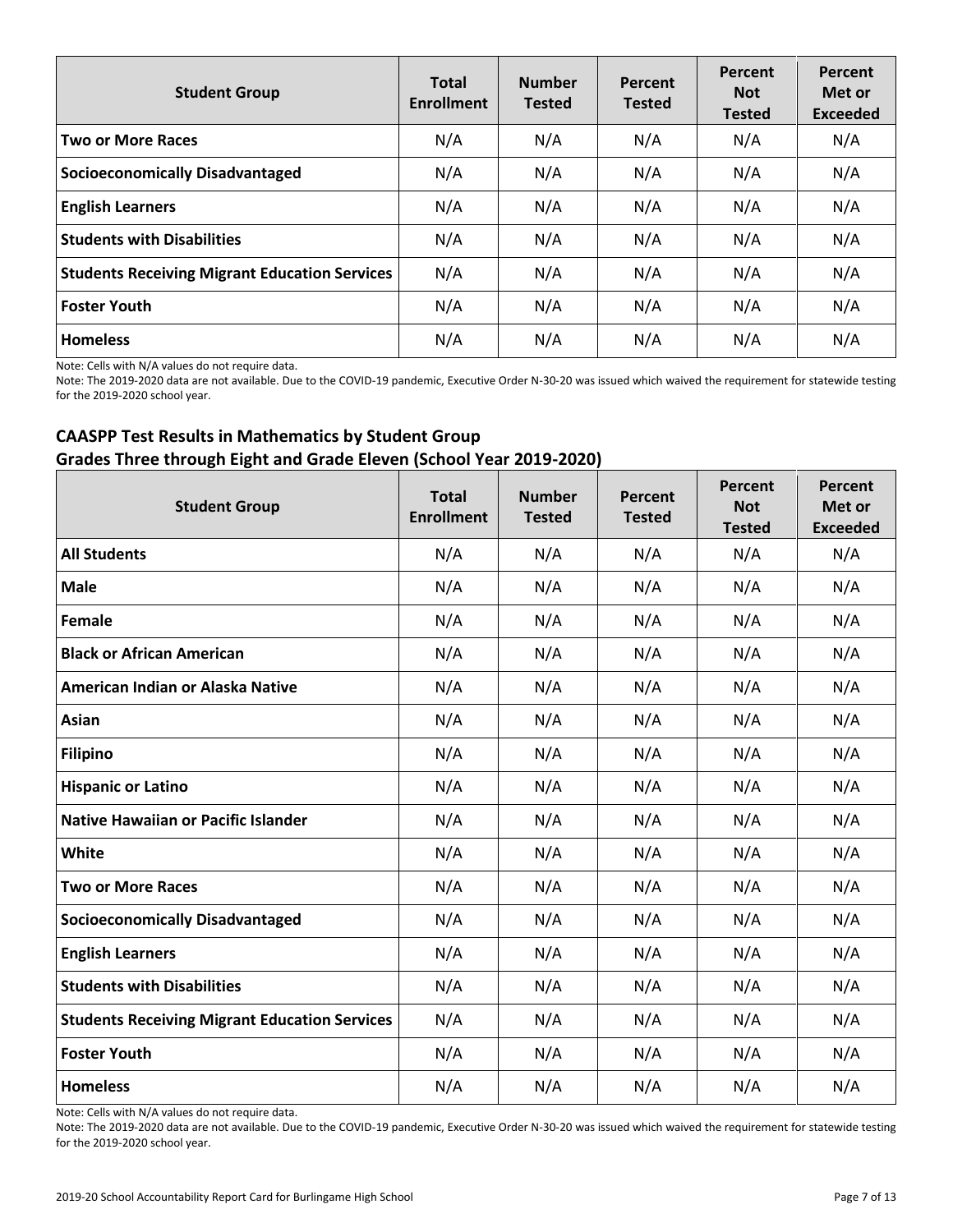## **CAASPP Test Results in Science for All Students Grades Five, Eight, and High School Percentage of Students Meeting or Exceeding the State Standard**

| . .                                   |                          |                          |                            |                            |                         |                         |
|---------------------------------------|--------------------------|--------------------------|----------------------------|----------------------------|-------------------------|-------------------------|
| <b>Subject</b>                        | <b>School</b><br>2018-19 | <b>School</b><br>2019-20 | <b>District</b><br>2018-19 | <b>District</b><br>2019-20 | <b>State</b><br>2018-19 | <b>State</b><br>2019-20 |
| Science (grades 5, 8 and high school) |                          | N/A                      | 30                         | N/A                        | 30                      | N/A                     |

Note: Cells with N/A values do not require data.

Note: The 2019-2020 data are not available. Due to the COVID-19 pandemic, Executive Order N-30-20 was issued which waived the requirement for statewide testing for the 2019-2020 school year.

Note: The new California Science Test (CAST) was first administered operationally in the 2018-2019 school year.

## **CAASPP Test Results in Science by Student Group Grades Three through Eight and Grade Eleven (School Year 2019-2020)**

| <b>Student Group</b>                                 | <b>Total</b><br><b>Enrollment</b> | <b>Number</b><br><b>Tested</b> | Percent<br><b>Tested</b> | Percent<br><b>Not</b><br><b>Tested</b> | Percent<br>Met or<br><b>Exceeded</b> |
|------------------------------------------------------|-----------------------------------|--------------------------------|--------------------------|----------------------------------------|--------------------------------------|
| <b>All Students</b>                                  | N/A                               | N/A                            | N/A                      | N/A                                    | N/A                                  |
| <b>Male</b>                                          | N/A                               | N/A                            | N/A                      | N/A                                    | N/A                                  |
| Female                                               | N/A                               | N/A                            | N/A                      | N/A                                    | N/A                                  |
| <b>Black or African American</b>                     | N/A                               | N/A                            | N/A                      | N/A                                    | N/A                                  |
| American Indian or Alaska Native                     | N/A                               | N/A                            | N/A                      | N/A                                    | N/A                                  |
| <b>Asian</b>                                         | N/A                               | N/A                            | N/A                      | N/A                                    | N/A                                  |
| <b>Filipino</b>                                      | N/A                               | N/A                            | N/A                      | N/A                                    | N/A                                  |
| <b>Hispanic or Latino</b>                            | N/A                               | N/A                            | N/A                      | N/A                                    | N/A                                  |
| <b>Native Hawaiian or Pacific Islander</b>           | N/A                               | N/A                            | N/A                      | N/A                                    | N/A                                  |
| White                                                | N/A                               | N/A                            | N/A                      | N/A                                    | N/A                                  |
| <b>Two or More Races</b>                             | N/A                               | N/A                            | N/A                      | N/A                                    | N/A                                  |
| <b>Socioeconomically Disadvantaged</b>               | N/A                               | N/A                            | N/A                      | N/A                                    | N/A                                  |
| <b>English Learners</b>                              | N/A                               | N/A                            | N/A                      | N/A                                    | N/A                                  |
| <b>Students with Disabilities</b>                    | N/A                               | N/A                            | N/A                      | N/A                                    | N/A                                  |
| <b>Students Receiving Migrant Education Services</b> | N/A                               | N/A                            | N/A                      | N/A                                    | N/A                                  |
| <b>Foster Youth</b>                                  | N/A                               | N/A                            | N/A                      | N/A                                    | N/A                                  |
| <b>Homeless</b>                                      | N/A                               | N/A                            | N/A                      | N/A                                    | N/A                                  |

Note: Cells with N/A values do not require data.

Note: The 2019-2020 data are not available. Due to the COVID-19 pandemic, Executive Order N-30-20 was issued which waived the requirement for statewide testing for the 2019-2020 school year.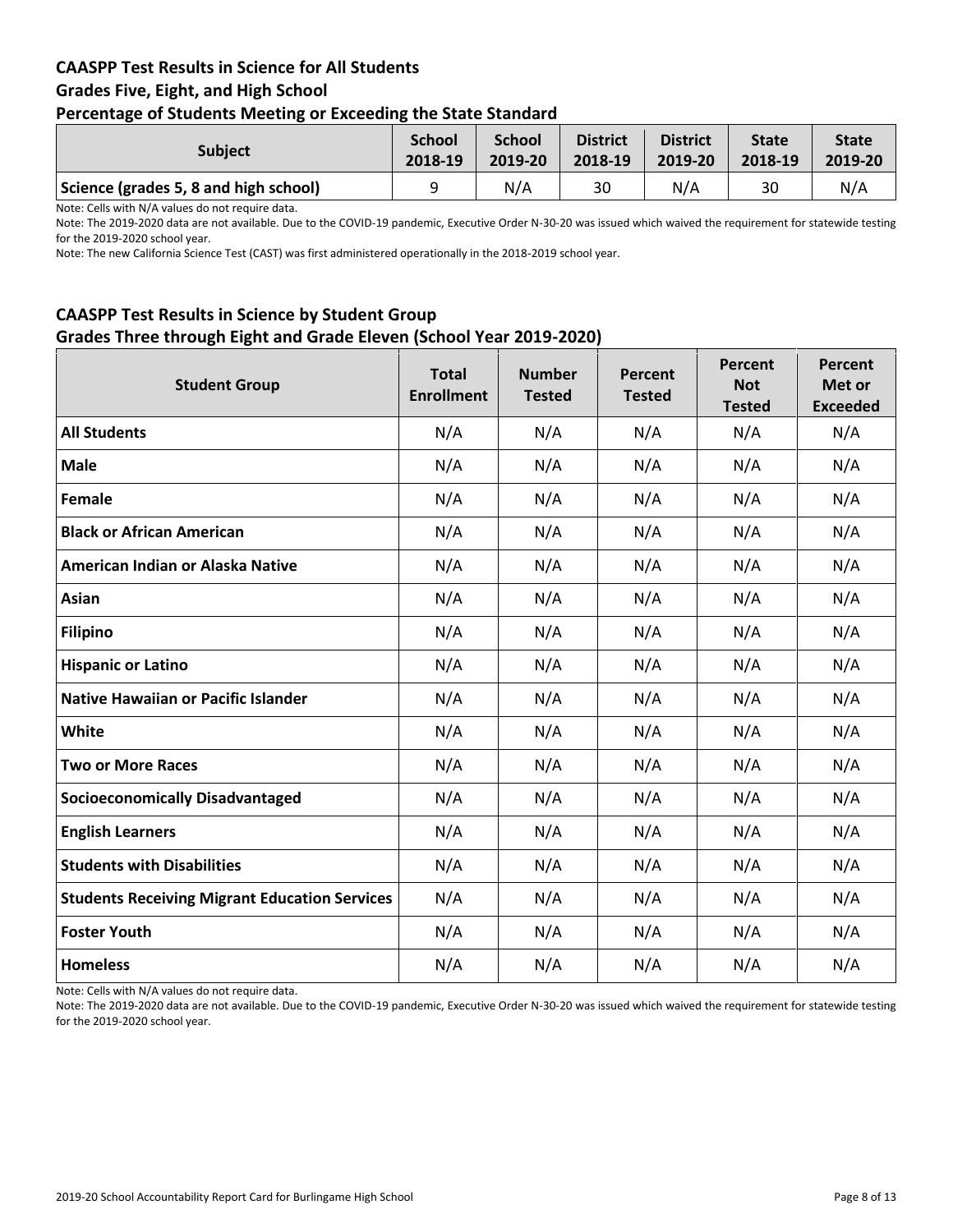## **Career Technical Education Programs (School Year 2019-2020)**

Students at Burlingame High School are provided numerous opportunities to explore career options and to prepare for entering the workforce upon completion of high school. Specific CTE programs offered at Burlingame HS include video production, architectural design, culinary arts, digital photography, and multimedia graphic/game design. The College and Career Center also offers a career exploration, job shadowing, and internship program called EXPLORE. In February 2020 BHS hosted a school-wide Career Day and CTE career showcases took place in March 2020. Both events support and expose students to various careers/vocations as they meet and speak with industry leaders.

### **Career Technical Education (CTE) Participation (School Year 2019-2020)**

| <b>Measure</b>                                                                                                                    | <b>CTE Program</b><br>Participation |
|-----------------------------------------------------------------------------------------------------------------------------------|-------------------------------------|
| Number of Pupils Participating in CTE                                                                                             | 622                                 |
| Percent of Pupils that Complete a CTE Program and Earn a High School Diploma                                                      | 53.7                                |
| Percent of CTE Courses that are Sequenced or Articulated Between the School and Institutions of<br><b>Postsecondary Education</b> | 30.8                                |

#### **Courses for University of California (UC) and/or California State University (CSU) Admission**

| <b>UC/CSU Course Measure</b>                                              | Percent |
|---------------------------------------------------------------------------|---------|
| 2019-20 Pupils Enrolled in Courses Required for UC/CSU Admission          | 94.3    |
| 2018-19 Graduates Who Completed All Courses Required for UC/CSU Admission | 81.16   |

#### **State Priority: Other Pupil Outcomes**

The SARC provides the following information relevant to the State priority: Other Pupil Outcomes (Priority 8):

• Pupil outcomes in the subject areas of physical education.

#### **California Physical Fitness Test Results (School Year 2019-2020)**

| Grade Level | <b>Percentage of Students</b><br><b>Meeting Four of Six</b><br><b>Fitness Standards</b> | <b>Percentage of Students</b><br><b>Meeting Five of Six</b><br><b>Fitness Standards</b> | <b>Percentage of Students</b><br><b>Meeting Six of Six</b><br><b>Fitness Standards</b> |  |  |
|-------------|-----------------------------------------------------------------------------------------|-----------------------------------------------------------------------------------------|----------------------------------------------------------------------------------------|--|--|
|             | N/A                                                                                     | N/A                                                                                     | N/A                                                                                    |  |  |
|             | N/A                                                                                     | N/A                                                                                     | N/A                                                                                    |  |  |
|             | N/A                                                                                     | N/A                                                                                     | N/A                                                                                    |  |  |

Note: Cells with N/A values do not require data.

Note: The 2019–2020 data are not available. Due to the COVID-19 pandemic, Executive Order N-56-20 was issued which waived the requirement to administer the physical fitness performance test for the 2019–2020 school year.

# **C. Engagement**

#### **State Priority: Parental Involvement**

The SARC provides the following information relevant to the State priority: Parental Involvement (Priority 3):

• Efforts the school district makes to seek parent input in making decisions for the school district and each school site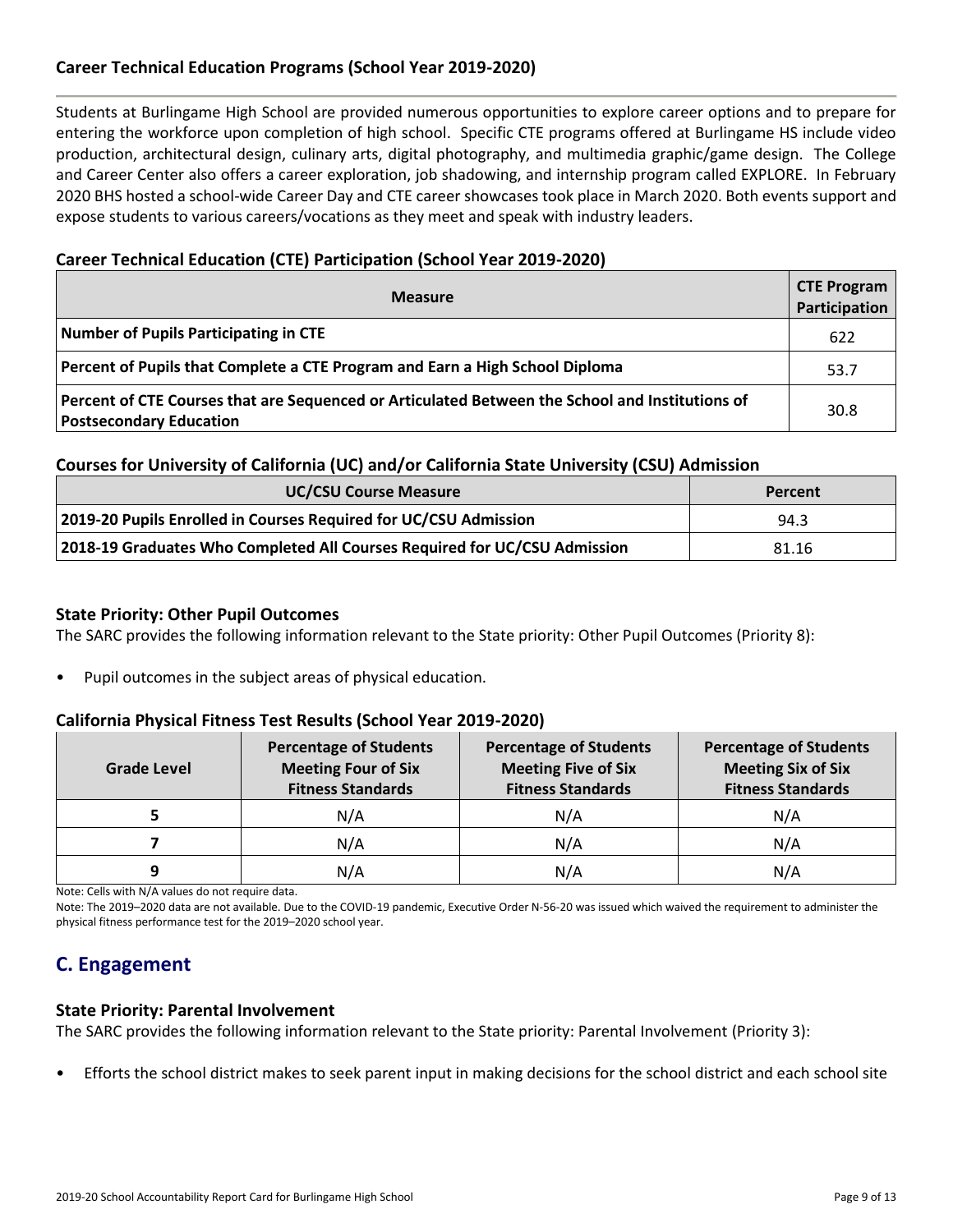## **Opportunities for Parental Involvement (School Year 2020-2021)**

BHS has a highly involved and supportive Parents' Group, in addition to the Athletic Boosters, Music Boosters, Spirit Boosters, Drama Boosters, English Learner Advisory Council (ELAC), Latino Parents' Group, and Italian Boosters. All of these groups provide opportunities for parent engagement and input and also provide substantial volunteer and financial support. Our Parents' Group raises money through fundraising activities including annual community events and through donations to the Excellence Fund. With the high level of fundraising by our Parents' Group, teachers have an opportunity to request "special projects" to enhance the classroom learning environment (e.g., technology, supplementary materials). Our parents were commended in our school's WASC accreditation process for their substantial and unwavering support.

Parents are also involved with our School Advisory Council (Site Council) which meets monthly. The parents of our English Learners meet with school staff at least four times a year in the English Learner Advisory Committee (ELAC) and have representation at the District English Learner Advisory Council (DELAC). Families are further supported by our on-site, bilingual Parent Engagement Coordinator. In addition, all parents have an opportunity to engage with school staff through our annual Back to School Night and Open House as well as in grade level evening presentations by the BHS Counseling Department.

Parents interested in getting involved in the school community can contact the Parents' Group (<https://www.smuhsd.org/Page/1423>) or contact our Family Engagement Coordinator - Gina Vannini (gvannini@smuhsd.org or 650-558-2848).

### **State Priority: Pupil Engagement**

The SARC provides the following information relevant to the State priority: Pupil Engagement (Priority 5):

- High school dropout rates; and
- High school graduation rates.

### **Dropout Rate and Graduation Rate (Four-Year Cohort Rate)**

| <b>Indicator</b>       | <b>School</b><br>2016-17 | <b>School</b><br>2017-18 | <b>School</b><br>2018-19 | <b>District</b><br>2016-17 | <b>District</b><br>2017-18 | <b>District</b><br>2018-19 | <b>State</b><br>2016-17 | <b>State</b><br>2017-18 | <b>State</b><br>2018-19 |
|------------------------|--------------------------|--------------------------|--------------------------|----------------------------|----------------------------|----------------------------|-------------------------|-------------------------|-------------------------|
| Dropout Rate           | 2.2                      | 2.9                      | 2.8                      | 5.3                        | 3.4                        |                            | 9.1                     | 9.6                     |                         |
| <b>Graduation Rate</b> | 95.9                     | 95.3                     | 96.6                     | 90                         | 91.1                       | 92.8                       | 82.7                    | 83                      | 84.5                    |

### **State Priority: School Climate**

The SARC provides the following information relevant to the State priority: School Climate (Priority 6):

- Pupil suspension rates;
- Pupil expulsion rates; and
- Other local measures on the sense of safety.

## **Suspensions and Expulsions**

#### **(data collected between July through June, each full school year respectively)**

| Rate              | <b>School</b><br>2017-18 | <b>School</b><br>2018-19 | <b>District</b><br>2017-18 | <b>District</b><br>2018-19 | <b>State</b><br>2017-18 | <b>State</b><br>2018-19 |
|-------------------|--------------------------|--------------------------|----------------------------|----------------------------|-------------------------|-------------------------|
| Suspensions       | 2.8                      | 2.8                      |                            | 3.4                        | 3.5                     | 3.5                     |
| <b>Expulsions</b> | 0.0                      | 0.0                      | 0.0                        | 0.0                        | 0.1                     | 0.1                     |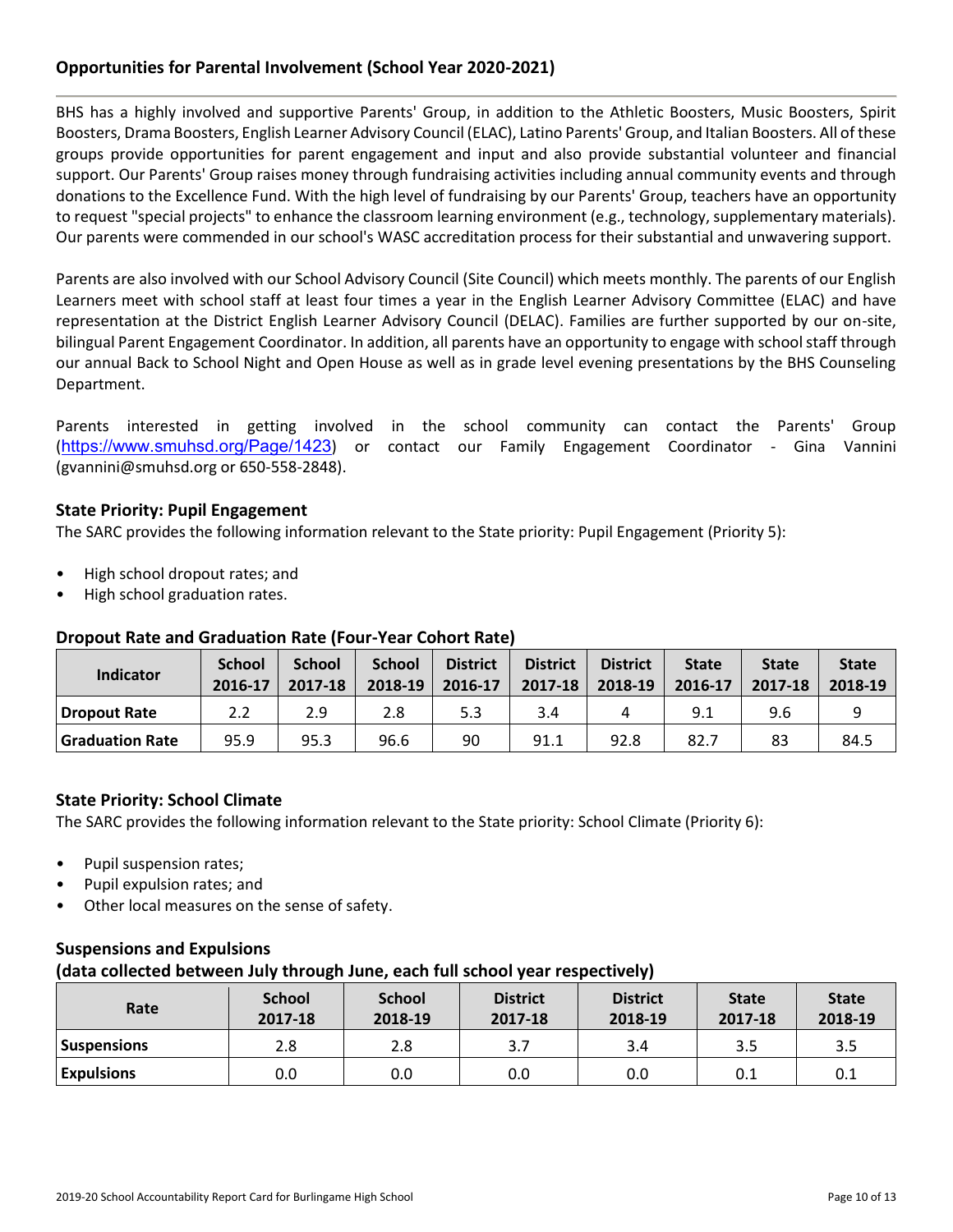## **Suspensions and Expulsions for School Year 2019-2020 Only (data collected between July through February, partial school year due to the COVID-19 pandemic)**

| Rate               | <b>School</b><br>2019-20 | <b>District</b><br>2019-20 | <b>State</b><br>2019-20 |
|--------------------|--------------------------|----------------------------|-------------------------|
| <b>Suspensions</b> | 1.4379                   | 2.3108                     |                         |
| <b>Expulsions</b>  | 0.0654                   | 0.0756                     |                         |

Note: The 2019-2020 suspensions and expulsions rate data are not comparable to prior year data because the 2019-2020 school year is a partial school year due to the COVID-19 crisis. As such, it would be inappropriate to make any comparisons in rates of suspensions and expulsions in the 2019-2020 school year compared to prior years.

## **School Safety Plan (School Year 2020-2021)**

Student and staff safety is our number one priority, and we have strong teacher-student relationships that support safety on campus. We have three assistant principals, four counselors, three Wellness Counselors, and two campus aides who lead our efforts on school safety. Staff patrols the campus throughout the day. We also partner with the Burlingame Police Department, which provides a School Resource Officer that is present on campus throughout the week. Together our team proactively defuses potential issues on campus.

All certificated and classified staff are trained on school emergency procedures (Big 5) in preparation for possible emergency response each fall. Staff training on the Big 5 emergency protocols was held in January 2021, with additional small group required trainings for both students and classified staff. We hold safety and/or evacuation drills monthly during the year, including evacuation and "lock down" drills, to practice securing the campus when a potential threat or emergency arises. We have a closed campus, and students may not leave until their school day is over. We have a "Mutual Respect and Tolerance" policy, and hold annual Commit 2 Connect (Code of Conduct) meetings with all students to review school policies about behavior expectation including physical and emotional safety of themselves and one another. Lastly, the safety plan is updated annually (most recently in January 2021) and includes goals around emergency preparedness and creating a safe and support school climate and culture. The School Advisory Council (SAC) approved the updated safety plan and goals in January 2021.

| <b>Subject</b>                         | Average<br><b>Class</b><br><b>Size</b> | # of<br><b>Size</b><br>$1 - 20$ | # of<br><b>Size</b><br>$21 - 32$ | # of<br> Classes* Classes* Classes* <br><b>Size</b><br>$33+$ | 2017-18 2017-18 2017-18 2017-18 2018-19 2018-19 2018-19 2018-19 2019-20 2019-20 2019-20 2019-20 <br>Average<br><b>Class</b><br><b>Size</b> | # of<br><b>Size</b><br>$1 - 20$ | # of<br><b>Size</b><br>$21 - 32$ | # of<br> Classes* Classes* Classes* <br><b>Size</b><br>$33+$ | Average<br><b>Class</b><br><b>Size</b> | # of<br><b>Size</b><br>$1 - 20$ | # of<br>Classes*Classes*Classes*<br><b>Size</b><br>$21 - 32$ | # of<br><b>Size</b><br>$33+$ |
|----------------------------------------|----------------------------------------|---------------------------------|----------------------------------|--------------------------------------------------------------|--------------------------------------------------------------------------------------------------------------------------------------------|---------------------------------|----------------------------------|--------------------------------------------------------------|----------------------------------------|---------------------------------|--------------------------------------------------------------|------------------------------|
| <b>English</b><br><b>Language Arts</b> | 26                                     | 13                              | 22                               | 21                                                           | 25                                                                                                                                         | 14                              | 30                               | 16                                                           | 25                                     | 20                              | 23                                                           | 18                           |
| <b>Mathematics</b>                     | 27                                     | 12                              | 24                               | 16                                                           | 26                                                                                                                                         | 12                              | 26                               | 16                                                           | 28                                     | 12                              | 22                                                           | 19                           |
| <b>Science</b>                         | 31                                     | 3                               | 18                               | 20                                                           | 31                                                                                                                                         | 3                               | 19                               | 19                                                           | 33                                     | $\overline{2}$                  | 21                                                           | 21                           |
| <b>Social Science</b>                  | 30                                     | 3                               | 23                               | 18                                                           | 30                                                                                                                                         | 4                               | 23                               | 16                                                           | 31                                     | 4                               | 16                                                           | 23                           |

## **Average Class Size and Class Size Distribution (Secondary)**

\*Number of classes indicates how many classrooms fall into each size category (a range of total students per classroom). At the secondary school level, this information is reported by subject area rather than grade level.

## **Ratio of Pupils to Academic Counselor (School Year 2019-2020)**

| <b>Title</b>         | <b>Ratio</b>     |
|----------------------|------------------|
| Academic Counselors* | <br><i>JIL.I</i> |

\*One full time equivalent (FTE) equals one staff member working full time; one FTE could also represent two staff members who each work 50 percent of full time.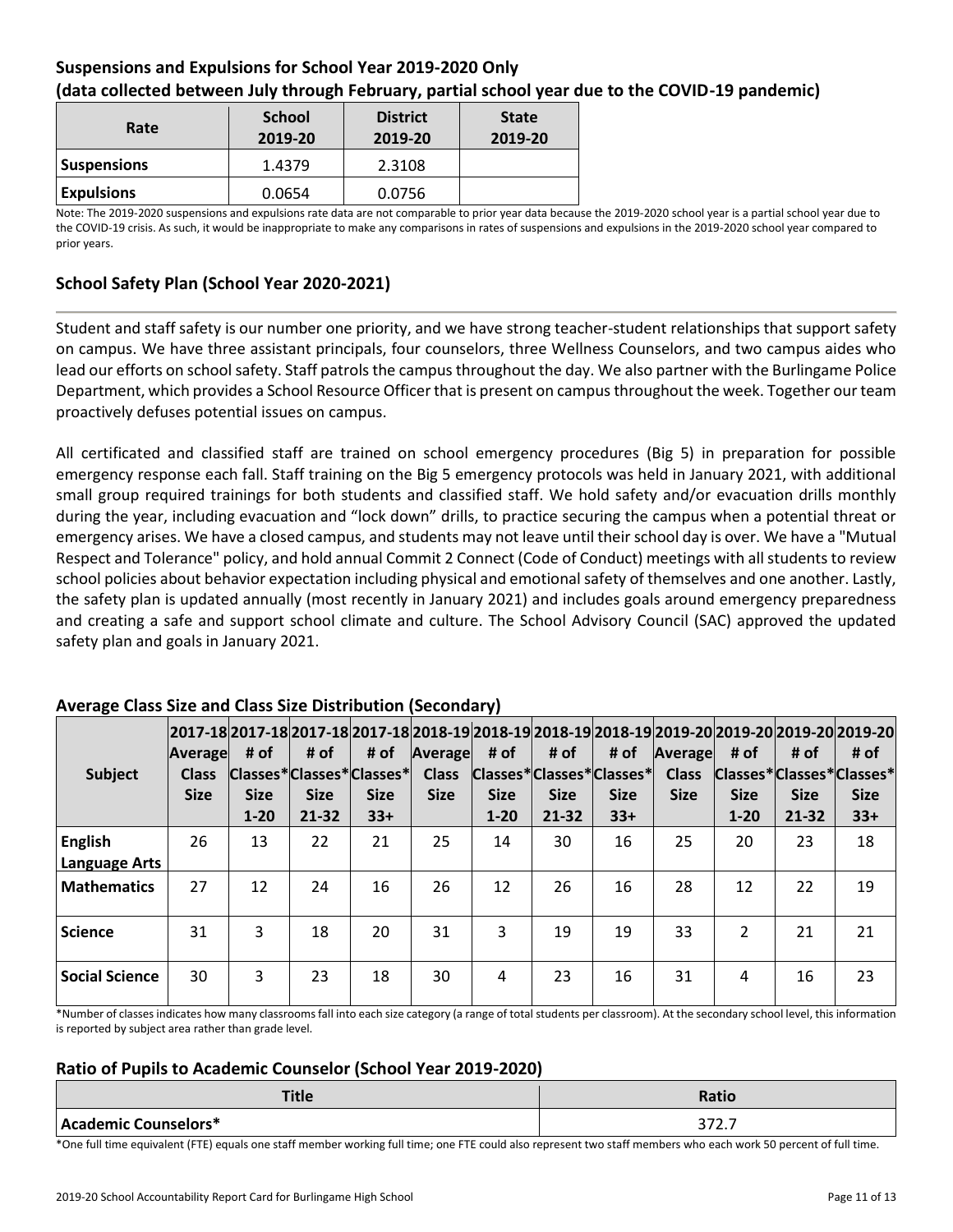## **Student Support Services Staff (School Year 2019-2020)**

| <b>Title</b>                                                         | Number of FTE*<br><b>Assigned to School</b> |
|----------------------------------------------------------------------|---------------------------------------------|
| <b>Counselor (Academic, Social/Behavioral or Career Development)</b> | 4.1                                         |
| Library Media Teacher (Librarian)                                    |                                             |
| Library Media Services Staff (Paraprofessional)                      |                                             |
| Psychologist                                                         |                                             |
| <b>Social Worker</b>                                                 |                                             |
| <b>Nurse</b>                                                         |                                             |
| <b>Speech/Language/Hearing Specialist</b>                            |                                             |
| <b>Resource Specialist (non-teaching)</b>                            |                                             |
| Other                                                                | 0.5                                         |

\*One Full Time Equivalent (FTE) equals one staff member working full time; one FTE could also represent two staff members who each work 50 percent of full time.

## **Expenditures Per Pupil and School Site Teacher Salaries (Fiscal Year 2018-2019)**

| Level                                                | <b>Total</b><br><b>Expenditures</b><br><b>Per Pupil</b> | <b>Expenditures</b><br><b>Per Pupil</b><br>(Restricted) | <b>Expenditures</b><br><b>Per Pupil</b><br>(Unrestricted) | Average<br><b>Teacher</b><br><b>Salary</b> |
|------------------------------------------------------|---------------------------------------------------------|---------------------------------------------------------|-----------------------------------------------------------|--------------------------------------------|
| <b>School Site</b>                                   | 19,931.98                                               | 5,770.19                                                | 14,161.79                                                 | 113,113.47                                 |
| <b>District</b>                                      | N/A                                                     | N/A                                                     | 15,385.63                                                 | \$110,144                                  |
| <b>Percent Difference - School Site and District</b> | N/A                                                     | N/A                                                     | $-8.3$                                                    | 2.7                                        |
| <b>State</b>                                         | N/A                                                     | N/A                                                     | \$7,750                                                   | \$90,287                                   |
| <b>Percent Difference - School Site and State</b>    | N/A                                                     | N/A                                                     | 58.5                                                      | 22.4                                       |

Note: Cells with N/A values do not require data.

### **Types of Services Funded (Fiscal Year 2019-2020)**

Burlingame High School and the San Mateo Union High School District spend a majority of funds on personnel including teacher salaries and benefits, classroom aides, tutoring, instructional technology, and textbooks, all of which directly relate to classroom instruction. Our Parents' Group raised over \$500,000 for school programs in 2019-2020 including classroom technology, increased library services, tutoring, class sections, service learning, internship and career exploration program, and supplemental materials. Our Parent Group also provides funds for students and families that are in need of financial assistance. Lastly, our Alumni Association, Athletic Boosters, Music Boosters, and Drama Boosters all provide additional financial support. The community has made generous contributions to athletic facilities on campus. We receive grants from the Burlingame Rotary, Wells Fargo Bank, Target, and PG&E.

### **Teacher and Administrative Salaries (Fiscal Year 2018-2019)**

| <b>Category</b>                              | <b>District</b><br>Amount | <b>State Average</b><br><b>For Districts</b><br><b>In Same Category</b> |
|----------------------------------------------|---------------------------|-------------------------------------------------------------------------|
| <b>Beginning Teacher Salary</b>              | \$67,054                  | \$52,670                                                                |
| <b>Mid-Range Teacher Salary</b>              | \$108,166                 | \$89,660                                                                |
| <b>Highest Teacher Salary</b>                | \$127,400                 | \$112,761                                                               |
| <b>Average Principal Salary (Elementary)</b> |                           |                                                                         |